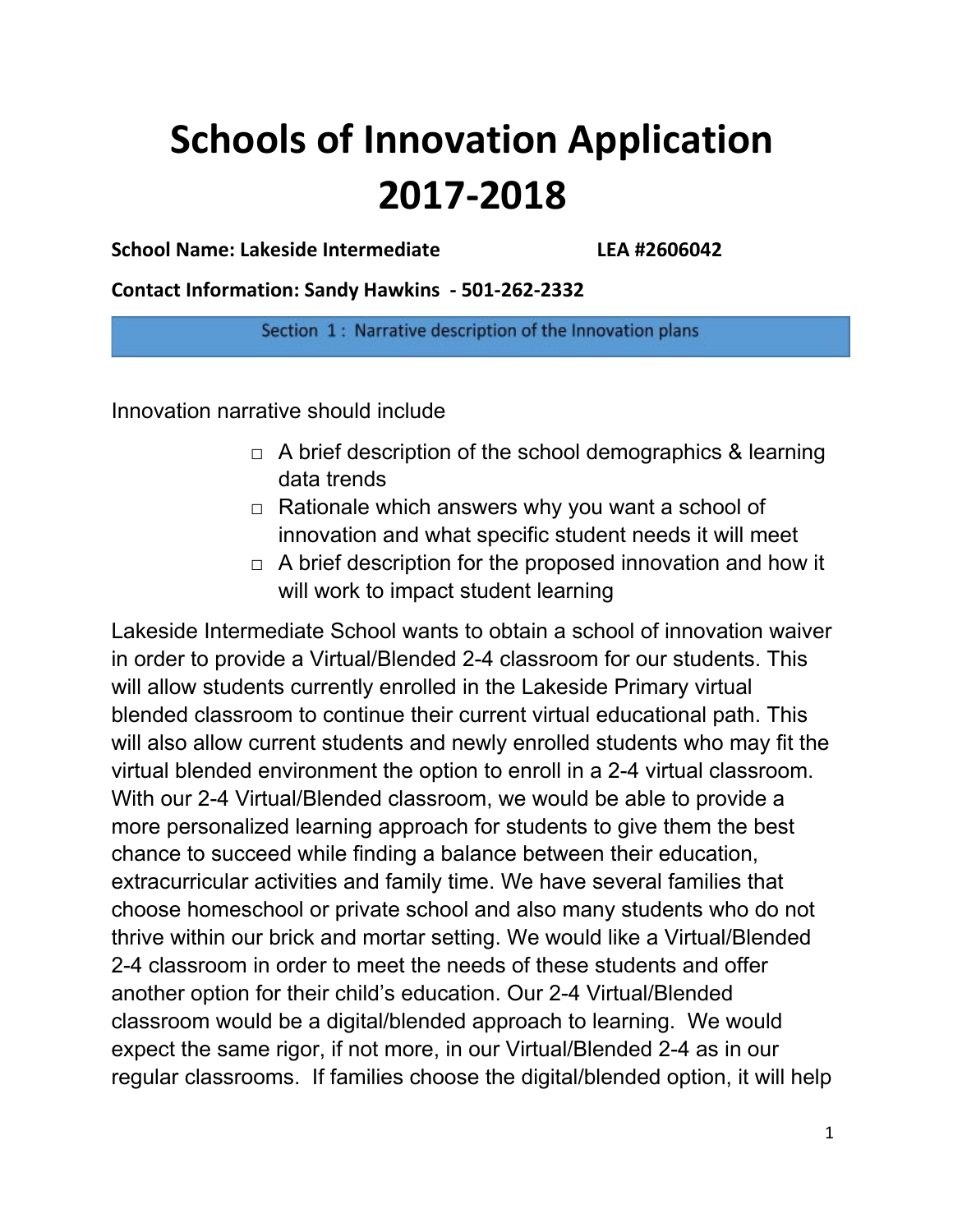prepare students to work more independently and teach them to pace themselves academically. It will prepare students to work in a digital format and learn to use cutting edge technology that will prepare them for the future.

Parents may choose this option for their child because it will give their child the best of both the homeschool environment, the virtual school and the brick and mortar environment. Students will be able to work virtually at their own pace and also have the opportunities to have the social/emotional support of the traditional setting by including students within the school day as they would like to and how it fits into their schedule. For example, we have had students who are medically fragile, have issues such as severe allergies or heart conditions, and the brick and mortar setting is not safe for them. We have had severely autistic children who are over stimulated in a traditional school environment. We have had families that would like to travel and share experiences with their child, but the attendance laws interfere with their ability to do that. We have had families that want their child to pursue athletics or the arts which involves travel and/or extended lessons and it interferes with the time restraints of our brick and mortar setting. We have had students that needed acceleration and the pace of our current setting might hold them back from going as far as they could go academically. We currently meet the needs of all the situations above to the best of our ability, but by providing an option for families, we could see these students soar even further than they ever have before. Below are some specific examples of different family situations in our district that we think we could better serve via the Virtual/Blended 2-4 Classroom option if they chose to: Parents have contacted our Administration encouraging the school to continue the virtual blended classroom for students to further their educational path through the virtual environment.

Currently at Lakeside Intermediate we have a student who is fighting cancer and is unable to attend school due to fear of contracting germs during his treatment. His school plan entails a LIS staff member going to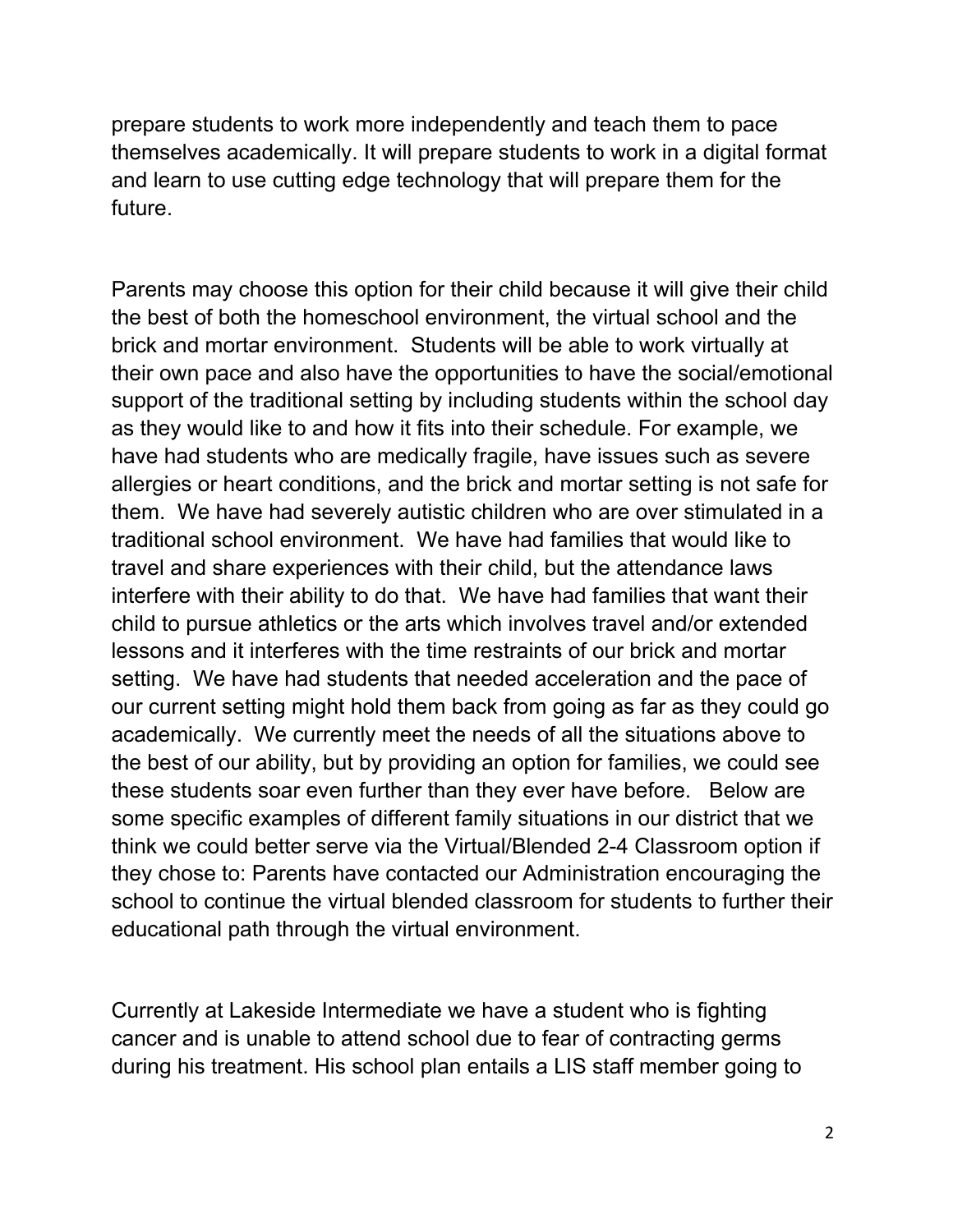his residence four hours a week. This classroom would provide him with the opportunity to be on the same curriculum track as his peers.

Often we have students with an autism diagnosis that suffer anxiety in a normal school environment. These students would also have the opportunity to receive a Lakeside education in their least restrictive environment.

There are often students that are placed in our alternative learning environment classroom that have made great strides in a smaller classroom environment. The virtual blended classroom will give us more opportunities to provide more alternative education without the stigma of being in an ALE classroom.

Parents with currently enrolled students in the k-1 classroom have expressed their pleasure in their students' progress. They highly encourage Lakeside to continue this program in the Intermediate School to meet the individual needs of their child.

Lakeside Intermediate School plans to have a contract that parents and students will sign upon enrollment in our 2-4 Virtual/Blended classroom. In this "contract" we would have accountability measures put into place to ensure the success of the program and the success of the child academically. We would also visit with parents and students to gather their ideas for the contract and to ensure that we are addressing their needs, as well. As we monitor students throughout the school year, we might face a time where we deem additional responses to intervention. We may require students to attend Lakeside Intermediate School more often "face to face" if we see that more RTI is needed for the student(s). We plan to have a portion of the day set aside at Lakeside for students to have "face" time with their child's teacher and seek extra guidance as needed. Lakeside will provide flexibility to allow virtual students to attend school for portions of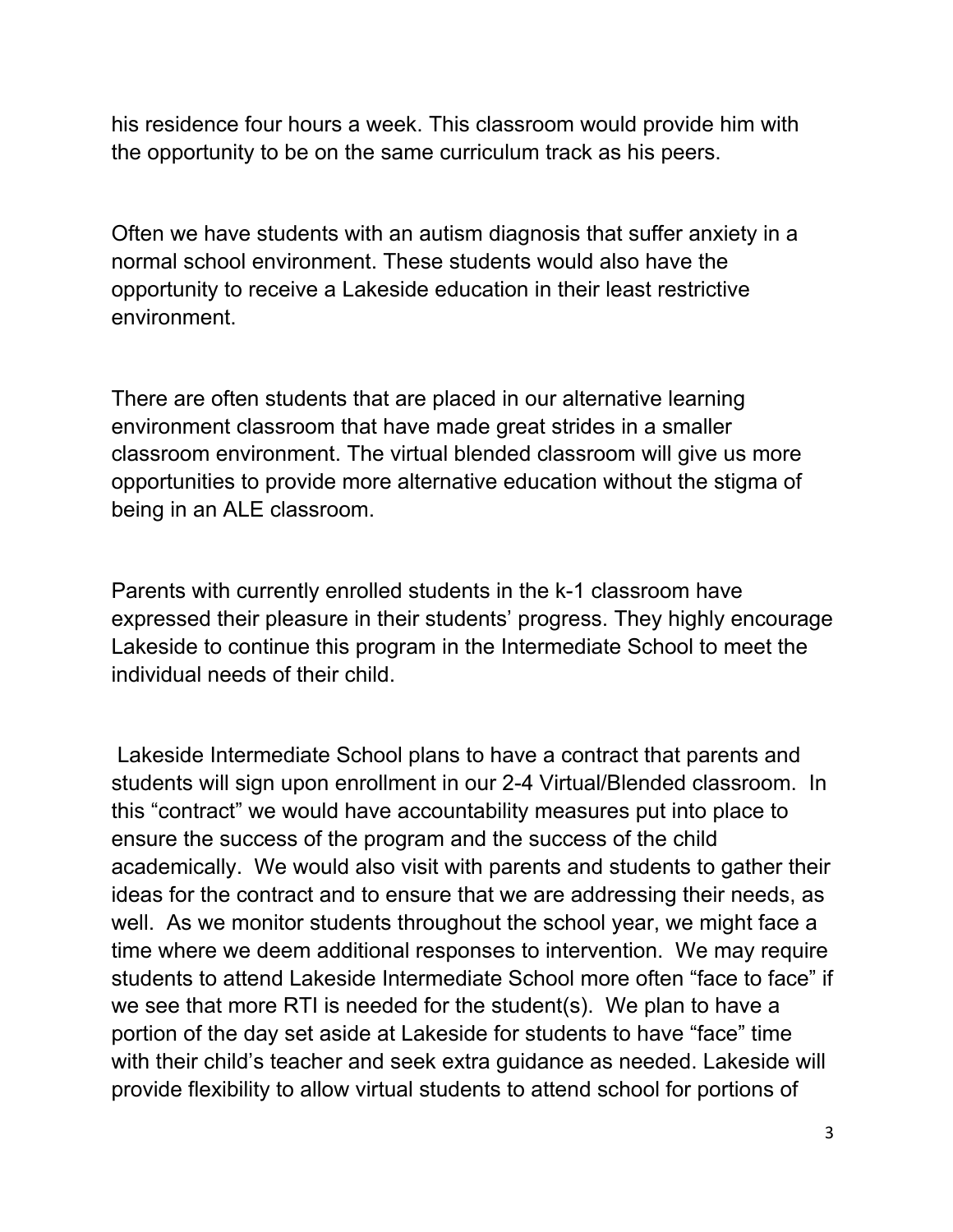their academic time with the teacher. We will issue the appropriate technology tools to those who do not have internet access or the tools needed for the class, just as we currently provide school supplies to all of our current students. We will provide opportunities for students to come on campus to do Project Lead the Way lessons, Science Lab experience days, and involve them in any of our academic events they would like to participate in. Lakeside Intermediate Virtual/Blended 2-4 would also plan specific events for this class only so they can gather together and get to know each other to help build a classroom community of learners. Guided Reading is a cornerstone of Early Childhood Education. The small group guided reading table is where the work of phonics, the big ideas of shared reading, the skills learned from our Compass computer program, and the prior knowledge of the world around a student are mixed together to create a fluent reader that understands the importance of printed text. As Lakeside looks at creating a program that reaches beyond the brick and mortar setting, it is important to remember to place emphasis on the values of a traditional classroom. There is nothing in the world that could ever replace giving a child a book to hold; Lakeside understands how powerful written text is and wants to create a program that values teacher to student interaction and physical reading material. This is the primary reason that we chose to offer a blended classroom instead of a virtual classroom. The Lakeside 2-4 Virtual/Blended teacher will use the information gained from the exam given upon entry to the program to create an individual learning plan for each child enrolled. The plan would include a ratio for time spent in the classroom vs. time spent working outside of the classroom depending on the student's results. Lakeside 2-4 Virtual/Blended plans on hosting parent nights at The Garland County Library along with hours during the school day to assist parents and students as needed. Parents will gain tools for helping their child with reading skills and the students will have interaction with each other. Student response journals will offer accountability for reading that takes place outside of the school environment. Accountability will also be made through DIBELS and DAZE assessments that will be given each nine weeks. Some students will be progress monitored bi-weekly depending upon need and Compass Learning will be tracked by the teacher. All students enrolled will have access to recordings of their teacher demonstrating small group lessons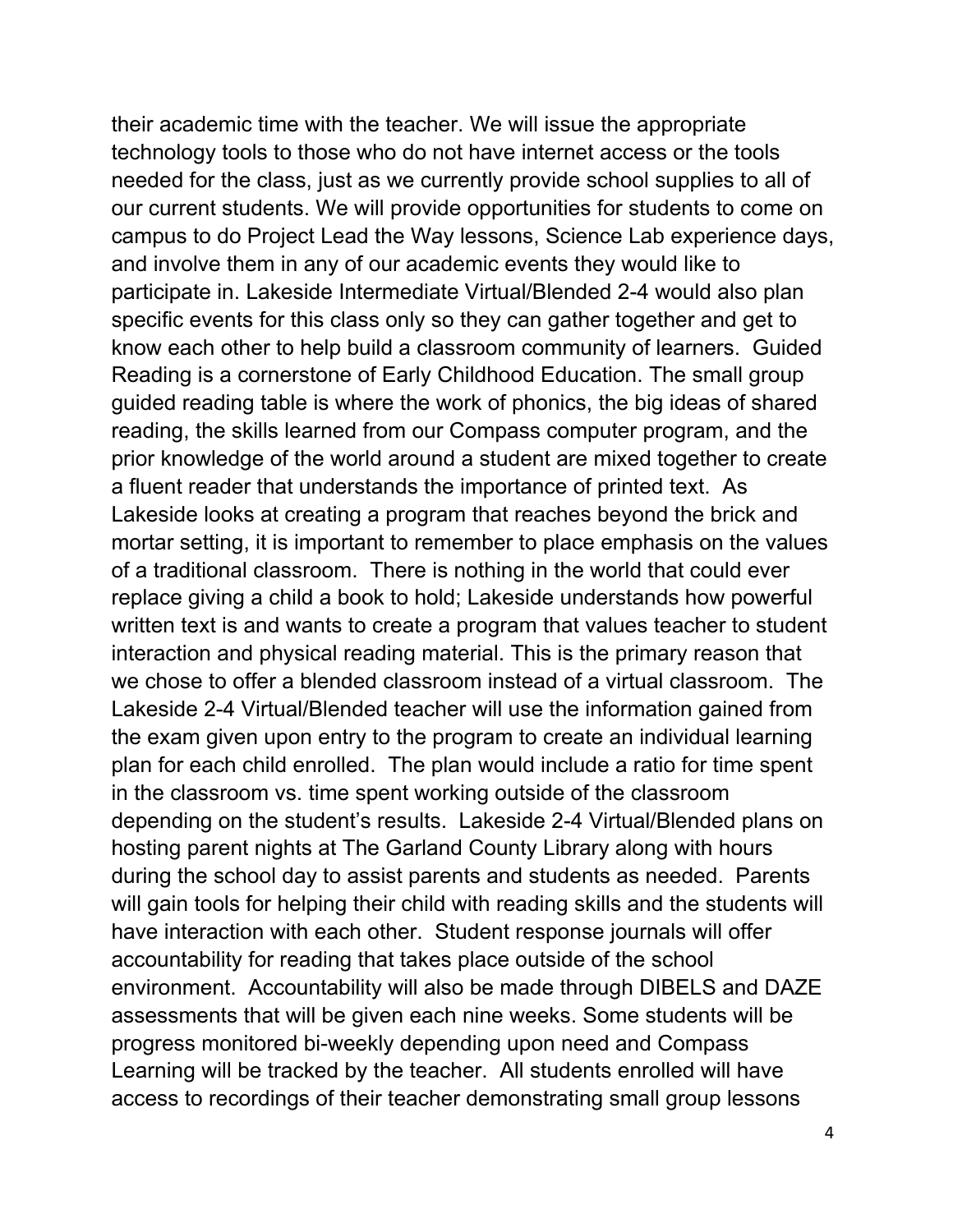and other teachers as well. For each lesson there will be a review and extension. Zoom lessons will also be offered daily in connection with one to one conferencing options. Lakeside wants to use our curriculum and standards at the child's level. Just like our current students, our virtual students will have the opportunity to read towards goals established by the teacher in a variety of genres. As with all of our 2-4 students, we want to create lifelong readers and writers that use the world around them to collect information and express themselves. Our hope is that by expanding the walls outside the classroom, we are giving students a little bit more of the world for inspiration. In the elementary grades, guided reading – and all prerequisite skills – are of utmost importance. With this in mind, we believe that Lakeside School of Innovation would work with participating families in the following ways:

Guided Reading Materials would be provided for student use (including but not limited to leveled books, online resources, teaching sequences, skill goals by level, phonics lessons)

Parents would be encouraged to participate in workshops provided by the school to learn how to guide their child through guided reading lessons. Compliant parents who understand the teaching process may be responsible for a portion of their child's lessons, with guidance and support from Lakeside School of Innovation Teacher.

Lakeside School of Innovation Teacher would provide guided reading lessons for ALL virtual students through platforms such as Zoom, Apple Facetime and/or Skype.

Lakeside School of Innovation Teacher would provide guided reading lessons at the physical school for those who choose – or are required – to participate.

Lakeside School of Innovation Teacher would monitor student progress by performing frequent assessments (Running Records, Informal Reading Inventories, DIBELS, etc.) for ALL virtual students.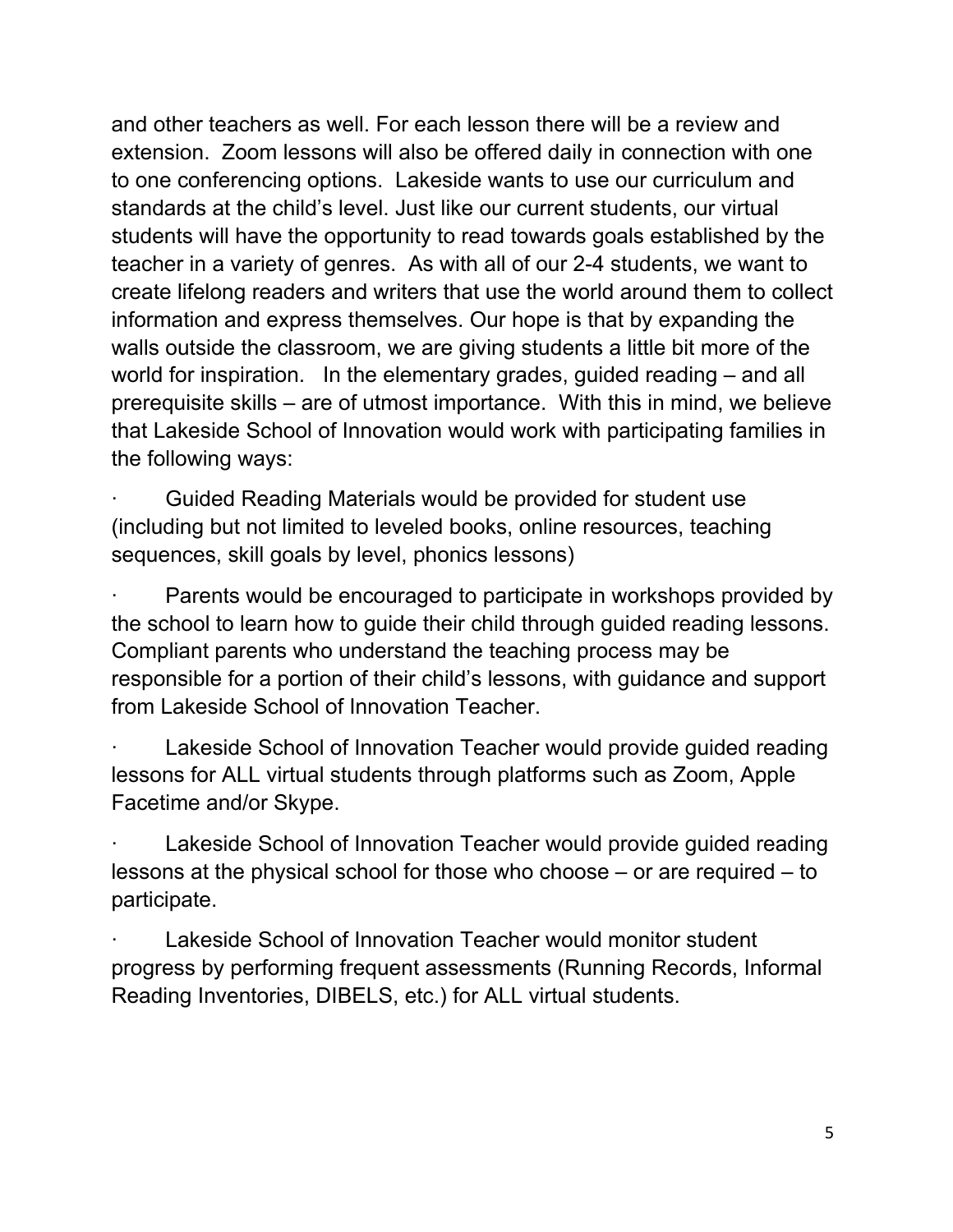Lakeside School of Innovation Teacher would maintain constant contact with our students' families, so that families will know if acceptable progress is being made.

A document will be created to show procedures to take when acceptable progress is not being made. This document will be agreed upon by the committee, and parents will be made aware of this protocol upon enrollment in the Virtual School.

Our Virtual 2-4 students will take NWEA MAP skills assessments three times per year and DIBELS progress monitor as needed. Communication with parents will be on a daily basis due to the nature of the educational setting and the age level. Parents will be critical in helping students access technology each day for learning. Newsletters will also go home on a weekly basis. Parents will also have access to the weekly Ram Reports from the Principal. Students may have transportation issues which we could address with the students' parents as needed and help provide for their needs. Parents and students will be encouraged to participate in our events and will be recommended for services as needed just as our regular brick and mortar students are held accountable. We are very passionate about our School of Innovation and our excitement is spilling over into the community. Each week we have patrons and staff members ask the School of Innovation team, "When will you know if we get to have the 2-4 Virtual/Blended School?" As we have registered new students and met with parents in the community, this program comes up in conversation frequently. We are excited to be able to offer yet another option at Lakeside for our families and feel like this option meets the needs of many of our families and what they are asking of us. We anticipate that the 2-4 Virtual/Blended School will build upon the program already established in the K-1 Primary Building and will give these students a seamless transition to the Intermediate building.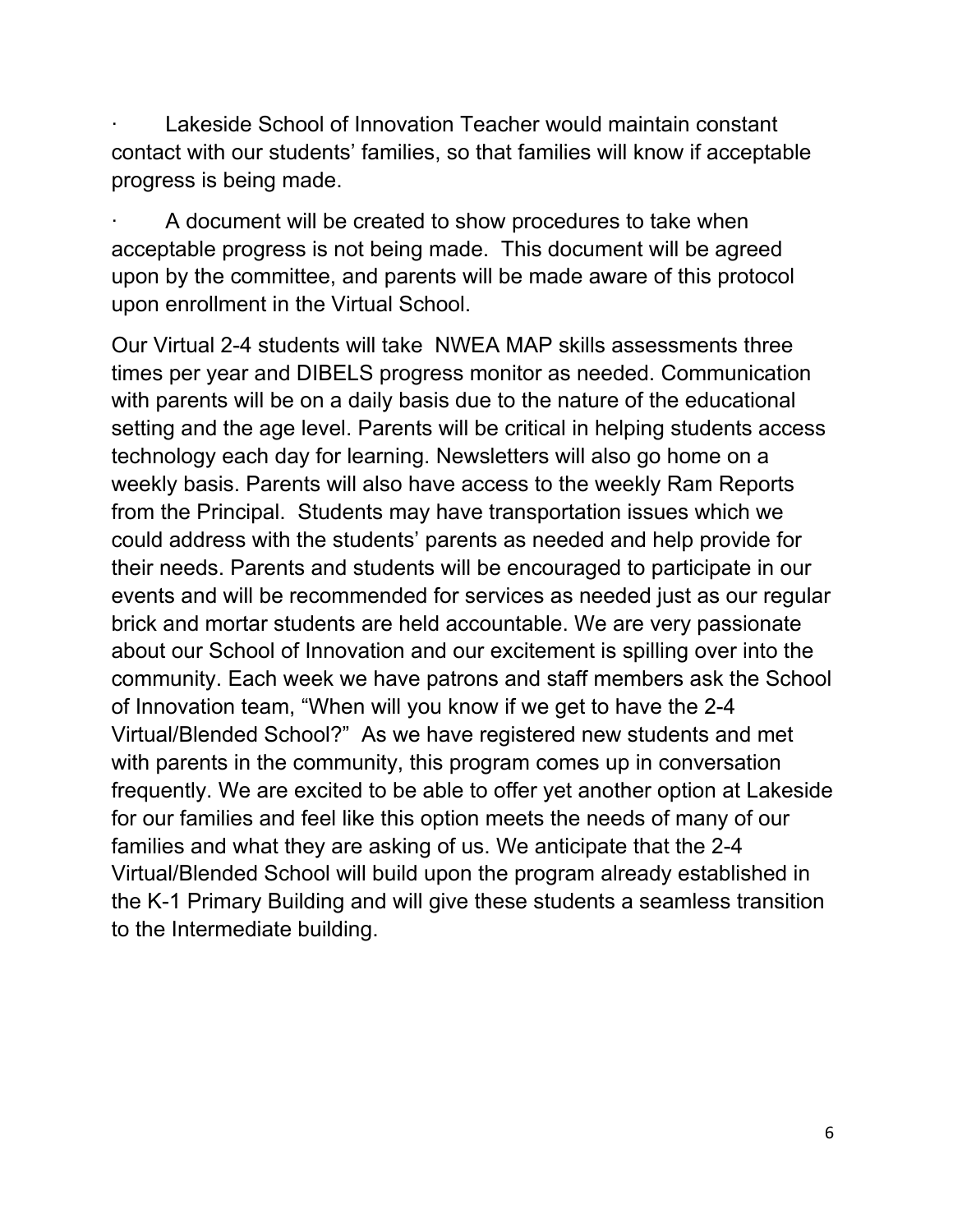#### **Section 2: General Questions**

### **General Questions**

## **Special Conditions (Check all that apply) (NOTE: This language may change under ESSA)**

- □ Facilities Distress
- □ Rewards School for Growth
- □ Rewards School for Performance

Link to your School Improvement Plan:

<https://drive.google.com/drive/folders/0B6PREOmh3nWqT0g3eWdNT2VKWG8>

School Rating

- $\Box$  A
- □ B
- C
- □ D
- $\neg$  F

Is this a new LEA?

- ☐ Yes
- No
	- If Yes, Please Explain

Supports and service organizations assisting your school.

- \_\_\_✓\_\_ Arkansas Department of Education (ADE)
- \_\_\_✓\_\_ Arkansas Public Resource Center (APSRC)

\_\_\_\_\_\_\_\_\_\_\_\_\_\_\_\_\_\_\_\_\_\_\_\_\_\_\_\_\_\_\_\_\_\_\_\_\_\_\_\_\_\_\_\_\_\_\_\_\_\_\_\_\_\_\_\_\_\_\_

\_\_\_✓\_\_ Education Renewal Zone (ERZ)

\_\_\_\_\_ Other -Please list below: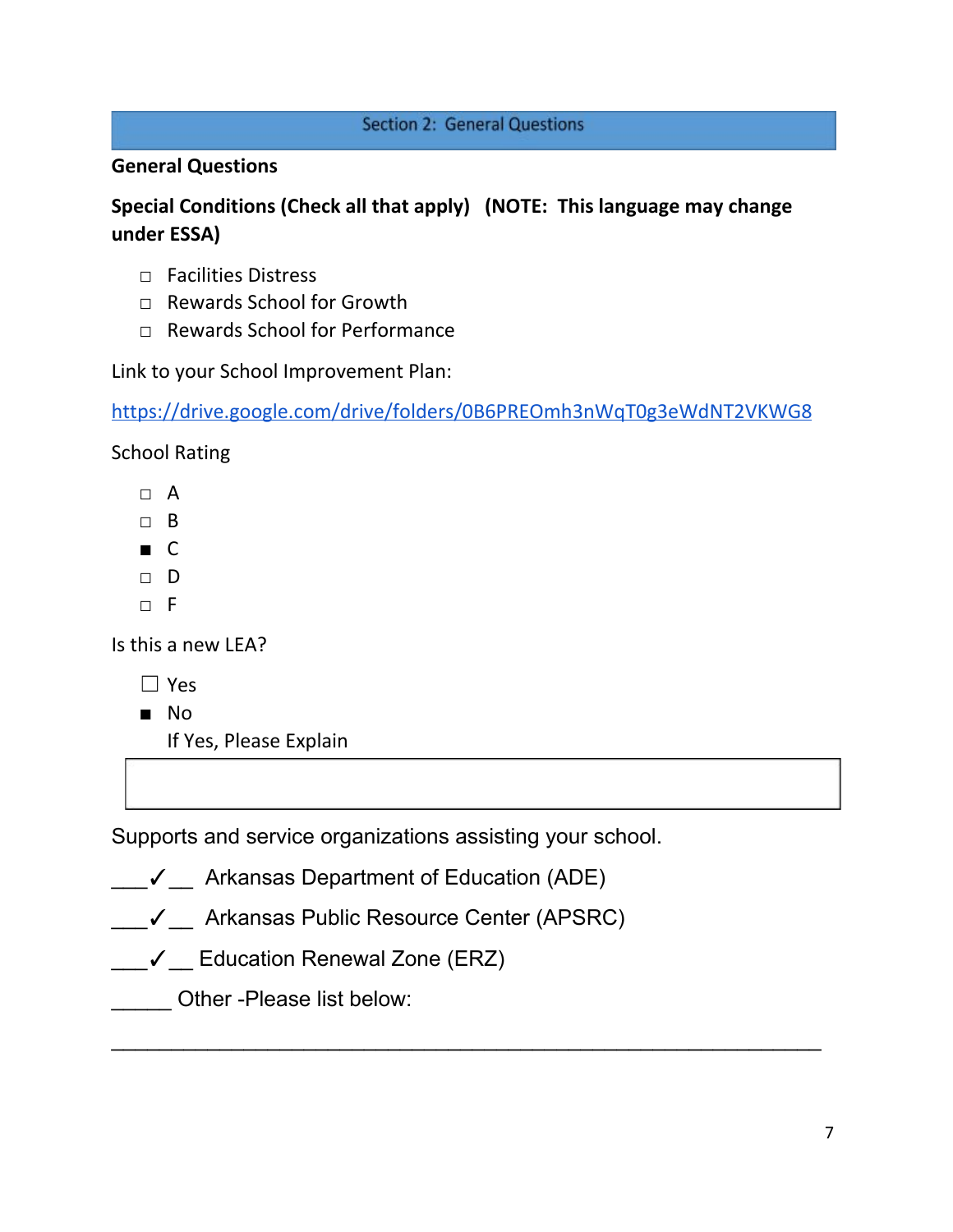**Exploring and Learning Phase 1**: The work in this section is suggested before completing the School of Innovation Plan and Goals in the application.

| <b>Exploring and Learning Phase 1 Work</b>                                  |                                                                                                                      |  |  |
|-----------------------------------------------------------------------------|----------------------------------------------------------------------------------------------------------------------|--|--|
| Sept. 2017-Jan 2018                                                         |                                                                                                                      |  |  |
| September 26-27<br>October 3, 2017<br>November 30, 2017<br>December 5, 2017 | • Fall Innovation Summit in September<br>• Council meeting<br>• Application meeting<br>• Staff informational meeting |  |  |

## **Exploring and Learning Phase 1 Capacity Building up to Submission of Application on February 5, 2018**

What activities have engaged staff and other stakeholders in order to build capacity for innovation?.

Complete the following chart that **details** the professional development plan.

#### **Professional Development Plan Part 1— Exploring and Learning Phase 1 learning up to submission of application**

| Date    | <b>Describe Activity</b>           | Number of participants | Roles in School                                                    |
|---------|------------------------------------|------------------------|--------------------------------------------------------------------|
| 6/30/17 | Teacher coding                     | 20                     | 2 administrators                                                   |
|         | application training               |                        | 1 academic coach                                                   |
|         |                                    |                        | 17 teachers                                                        |
| 9/26/17 | <b>SOI Summit</b>                  | 3                      | 1 administrator                                                    |
|         | Conference                         |                        | 2 academic coaches                                                 |
| 10/3/17 | <b>Council Meeting</b>             | 7                      | 2 administrators<br>1 academic coach<br>1 gt teacher<br>3 teachers |
| 10/4/17 | Google Survey for<br>SOI committee | <b>Building</b>        | All Staff                                                          |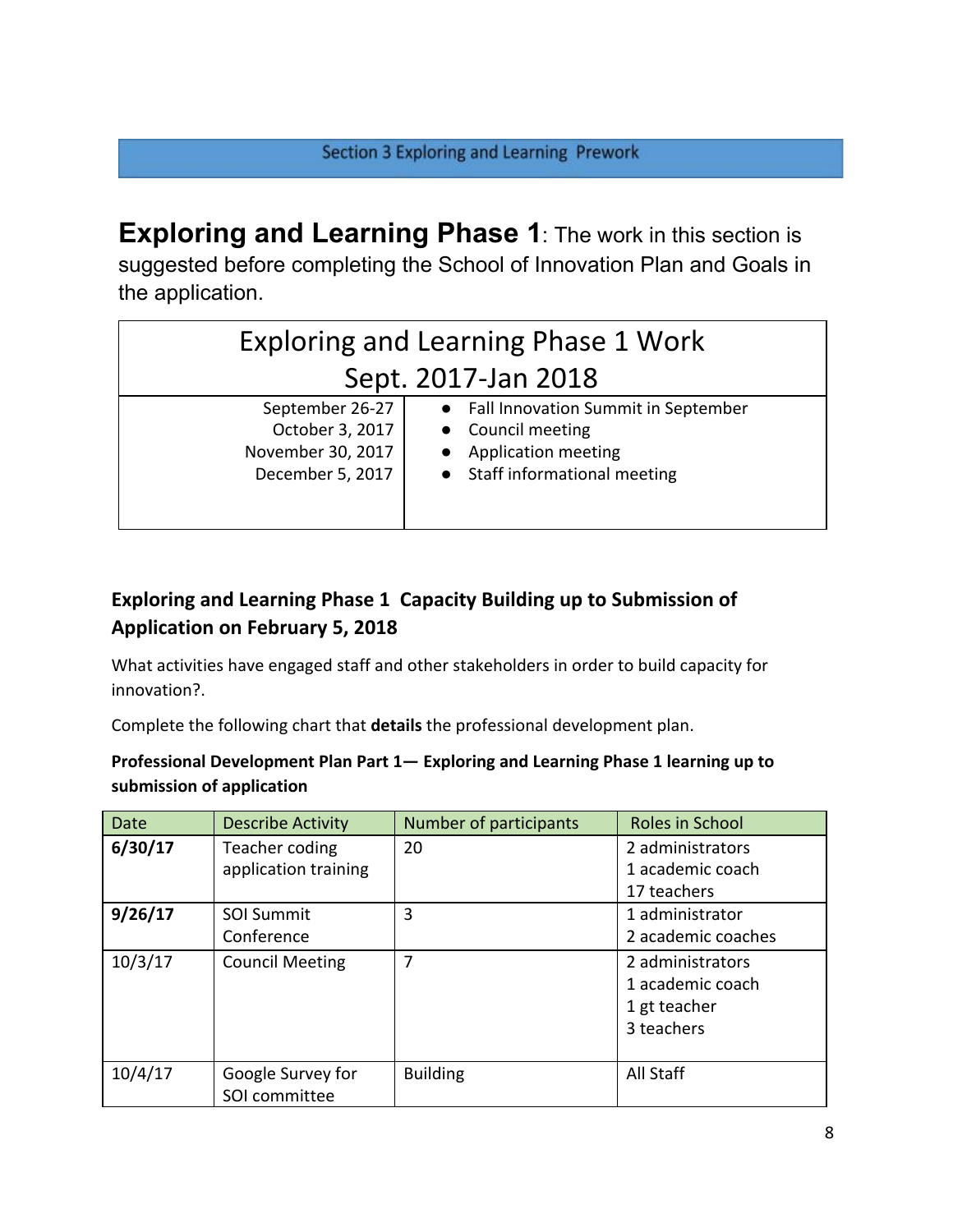| 10/5/17  | Flex/mod classroom<br>transition meeting |                 | 3 administrators<br>1 academic coach<br>1 - current SOI teacher |
|----------|------------------------------------------|-----------------|-----------------------------------------------------------------|
| 11/10/17 | Staff SOI<br>informational<br>meeting    | <b>Building</b> | All Staff                                                       |

## Section 4 : Vision and Mission

The school's **Vision and Mission** will align to the innovative work. Please indicate if your vision and mission are:

Letter and the visited and the visited and the visited and visited and visited and visited and visited and visi

If you completed any of the steps above, briefly explain your process and the stakeholders involved

The school's **Vision** statement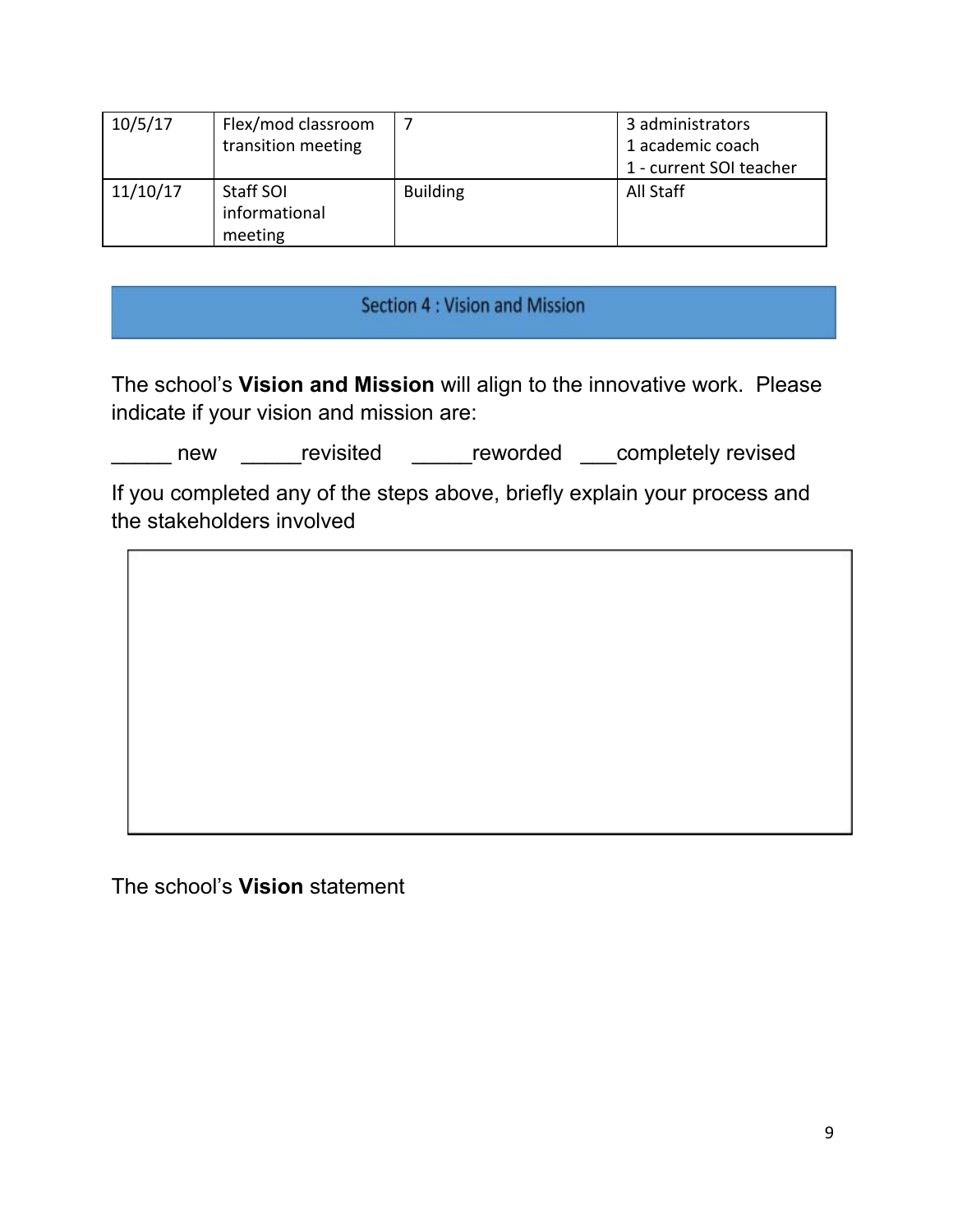The school's **Mission** statement

Lakeside School District is committed to helping all students grow through learning by preparing for an ever changing world and by providing a safe learning environment that will facilitate the total development of each person. This mission statement is based upon the following beliefs; all individuals have value and worth. All individuals have the capability to learn. All individuals should be provided the opportunity to become lifelong learners. All individuals should be accountable for their own learning. All individuals have the responsibility to facilitate

**Section 5: Goals and Anticipated Outcomes** 

Identify the school of innovation goals and performance targets.

## **These may include, but are not limited to, the following goals outlined**

#### **in [AR Code § 6-15-2803 \(2016\)](http://law.justia.com/codes/arkansas/2016/title-6/subtitle-2/chapter-15/subchapter-28/section-6-15-2803)**

**(Example of Goal Writing Worksheet at end of Application Form)**

**Note: Limit the response to no more than five (5) goals.**

| Goal 1 | Continue to meet the needs of students who are currently<br>in the flex classroom at Lakeside Primary School and to<br>expand enrollment for grades 2-4.                                                                                                                                             |
|--------|------------------------------------------------------------------------------------------------------------------------------------------------------------------------------------------------------------------------------------------------------------------------------------------------------|
| Goal 2 | Motivate students by providing a digital/blended<br>approach for 2-4 students and offer a different pathway<br>for learning. 75% of students enrolled in the 2-4 Virtual<br>Academy will increase NWEA MAP scores in their<br>specific RIT bands in Math and Literacy after a year of<br>enrollment. |

Section 6: Goal Timeline

Please connect the SOI goals to the innovation, rationale, and timeline for implementation. Note: limit the response to no more than five (5) goals.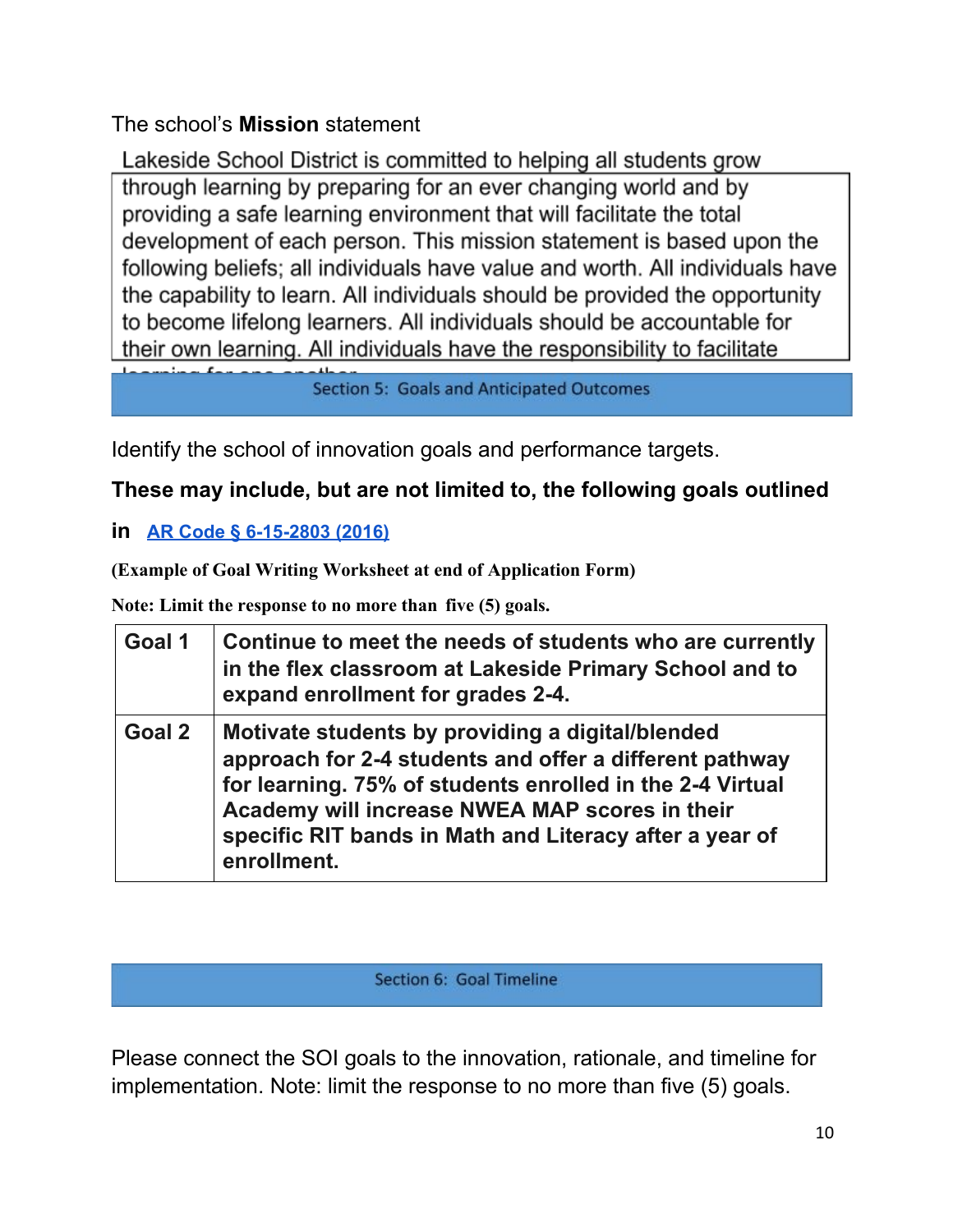| Goal                                                                                                                                                                                                                                                                                | <b>Innovation</b>     | <b>Rationale</b>                                                                                                                                                                                                                                                        | <b>Timeline</b>                                                                                                                                              |
|-------------------------------------------------------------------------------------------------------------------------------------------------------------------------------------------------------------------------------------------------------------------------------------|-----------------------|-------------------------------------------------------------------------------------------------------------------------------------------------------------------------------------------------------------------------------------------------------------------------|--------------------------------------------------------------------------------------------------------------------------------------------------------------|
| Ex. Decrease dropout<br>rate by 3% by May<br>2019.                                                                                                                                                                                                                                  | Ex .Mentoring program | Ex. Our school has a<br>current dropout rate of<br>8% resulting in between<br>20-30 students per year<br>leaving school. A<br>mentoring program will<br>closely monitor student<br>needs in time for<br>intervention and<br>alignment of support in a<br>timely manner. | Ex. Beginning fall 2018<br>and ongoing with review.                                                                                                          |
| Goal 1:<br>Continue to<br>meet the needs<br>of students<br>who are<br>currently in the<br>flex classroom<br>at Lakeside<br><b>Primary School</b><br>and to expand<br>enrollment for<br>grades 2-4.                                                                                  | Flex classroom        | Primary started the<br>FLEX classroom<br>during the $2017-2018$<br>school year for<br>grades K-1. We want<br>to provide this same<br>pathway of learning<br>for grades 2-4.                                                                                             | Beginning Fall 2018                                                                                                                                          |
| Goal 2:<br>Motivate<br>students by<br>providing a<br>digital/blended<br>approach for<br>2-4 students<br>and offer a<br>different<br>pathway for<br>learning. 75%<br>of students<br>enrolled in the<br>2-4 Virtual<br>Academy will<br>increase<br><b>NWEA MAP</b><br>scores in their | Flex classroom        | Students will have a<br>more personalized<br>learning approach to<br>enable each student<br>with the most<br>effective learning<br>environment. Within<br>this learning<br>environment students<br>will exceed<br>expectations and data<br>will reflect growth.         | Beginning Fall 2018<br>- we will test three<br>times throughout the<br>year. Beginning,<br>middle and end. We<br>will monitor growth<br>throughout the year. |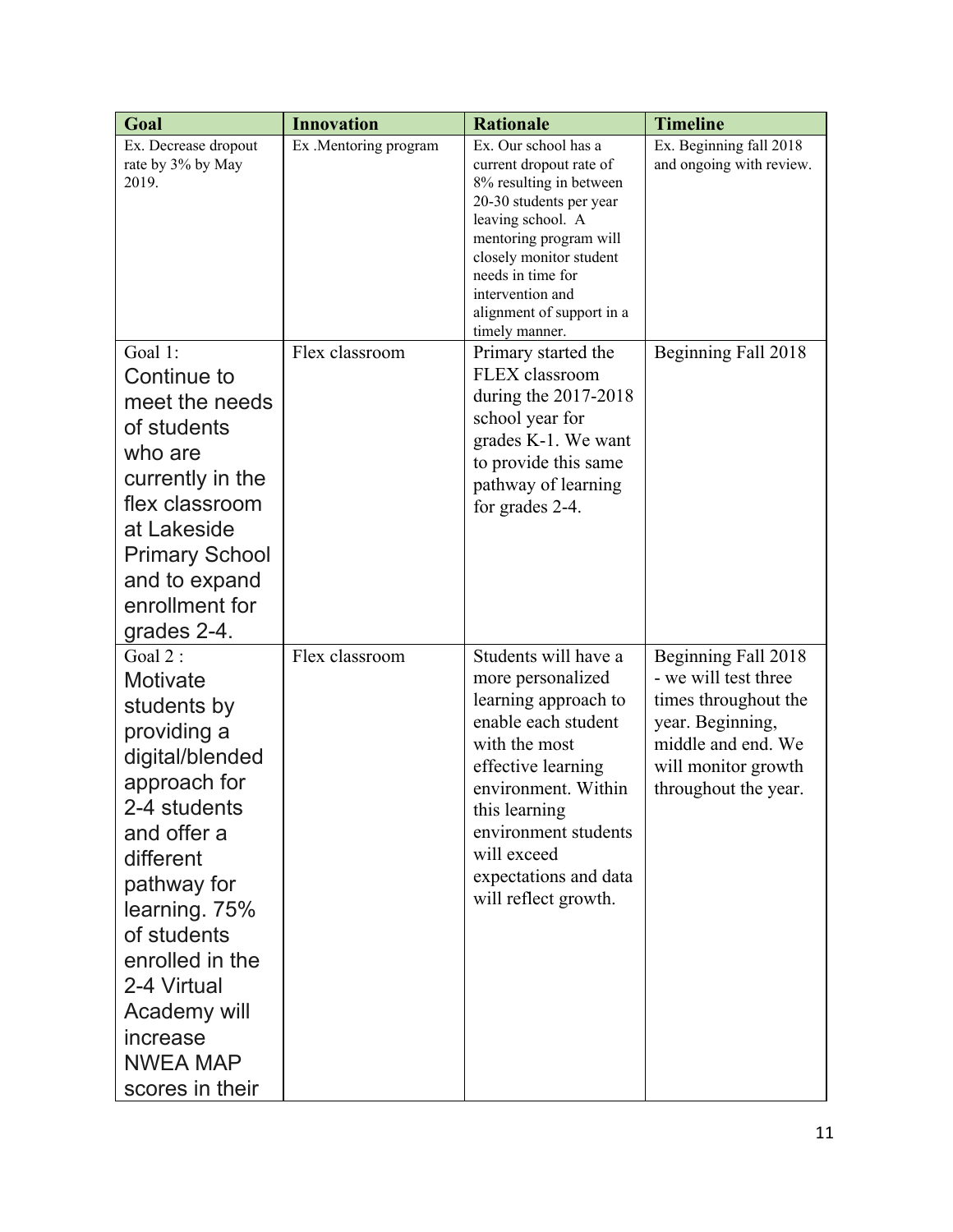| specific RIT<br>bands in Math<br>and Literacy<br>after a year of<br>enrollment. |  |  |
|---------------------------------------------------------------------------------|--|--|
|                                                                                 |  |  |

#### Section 7: SOI Innovation Plan Proposed Actions

Describe the school of innovation plan. The action plan must include details such as curriculum to be used, changes to schedules, and changes to courses.

# Complete the following ACTION Plan Timeline

| <b>Date</b>           | Goal # | <b>Action</b>                                                                                                                                                                     | <b>Expected</b>                                                                                                                                                                                                                                   | <b>Materials &amp;</b>                                                                                   |
|-----------------------|--------|-----------------------------------------------------------------------------------------------------------------------------------------------------------------------------------|---------------------------------------------------------------------------------------------------------------------------------------------------------------------------------------------------------------------------------------------------|----------------------------------------------------------------------------------------------------------|
| <b>From-To</b>        |        |                                                                                                                                                                                   | <b>Outcome</b>                                                                                                                                                                                                                                    | <b>Resources Needed</b>                                                                                  |
| $6/01/18$ -<br>onward | 1      | Continue to meet<br>the needs of<br>students who are<br>currently in the flex<br>classroom at<br><b>Lakeside Primary</b><br>School and to<br>expand enrollment<br>for grades 2-4. | We want to<br>provide a more<br>personalized<br>learning approach<br>for students to<br>give them the<br>best chance to<br>succeed while<br>finding a balance<br>between their<br>education,<br>extracurricular<br>activities and<br>family time. | Hire new<br>teacher<br>LMS for<br>students - to<br>provide<br>digital<br>blended<br>classes<br>Classroom |
| 08/20/18              | 2      | Motivate students<br>by providing a<br>digital/blended<br>approach for 2-4<br>students and offer a                                                                                | Students will<br>show growth<br>from BOY to<br>MOY on NWEA<br>math and reading                                                                                                                                                                    | <b>Students</b><br>enrolled into<br>the FLEX<br>classroom                                                |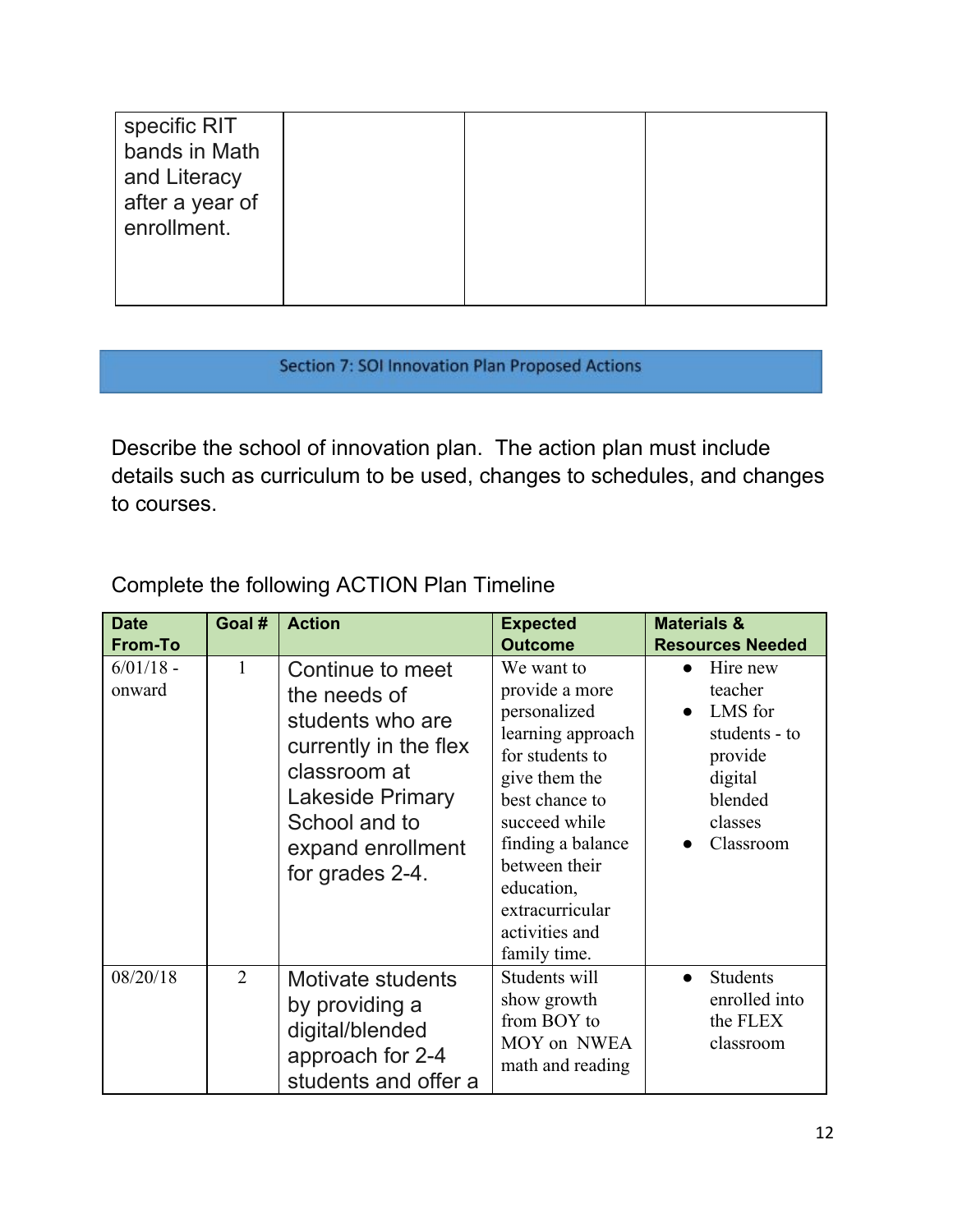| different pathway<br>for learning.<br>Seventy five<br>percent of students<br>enrolled in the 2-4<br>Virtual Academy will<br>increase NWEA<br>MAP scores in their<br>specific RIT bands<br>in Math and Literacy<br>after a year of | scores, and meet<br>their growth goal. |  |
|-----------------------------------------------------------------------------------------------------------------------------------------------------------------------------------------------------------------------------------|----------------------------------------|--|
| enrollment                                                                                                                                                                                                                        |                                        |  |

In the following table, list the Waiver information needed:

- $\Box$  Each law, rule and standard by title, number and description for which a waiver is requested
- □ A rationale for each waiver requested
- $\Box$  An explanation of the way that each waiver would assist in implementing the educational program of the school of innovation

The linked chart may assist: [Commonly Granted Waivers](http://www.arkansased.gov/public/userfiles/Learning_Services/Charter%20and%20Home%20School/Charter%20School-Division%20of%20Learning%20Services/Applications/Waiver_Document.pdf)

| Waiver sought               | Rationale                    | Explanation             |
|-----------------------------|------------------------------|-------------------------|
| 10.01.4 The planned         | Students in the 2-4          | Given the nature of     |
| instructional time in each  | Lakeside Virtual Academy     | virtual courses         |
| school day shall not        | will work at their own       | students will be given  |
| average less than six $(6)$ | pace with a personalized     | the opportunity to      |
| hours per day or thirty     | learning plan through our    | complete their          |
| $(30)$ per week.            | curriculum and with a        | assignments at times    |
|                             | highly qualified instructor. | that best fit their     |
|                             |                              | schedules. The          |
|                             |                              | students will no longer |
|                             |                              | be constrained by the   |
|                             |                              | traditional school      |
|                             |                              | schedule of 8:00am to   |
|                             |                              | $3:00 \text{pm}$        |
|                             |                              | Monday-Friday.          |
| AR Code § 6-16-102          | Students in the 2-4          | Students may not be.    |
|                             | Lakeside Virtual/Blended     | "in class" during the   |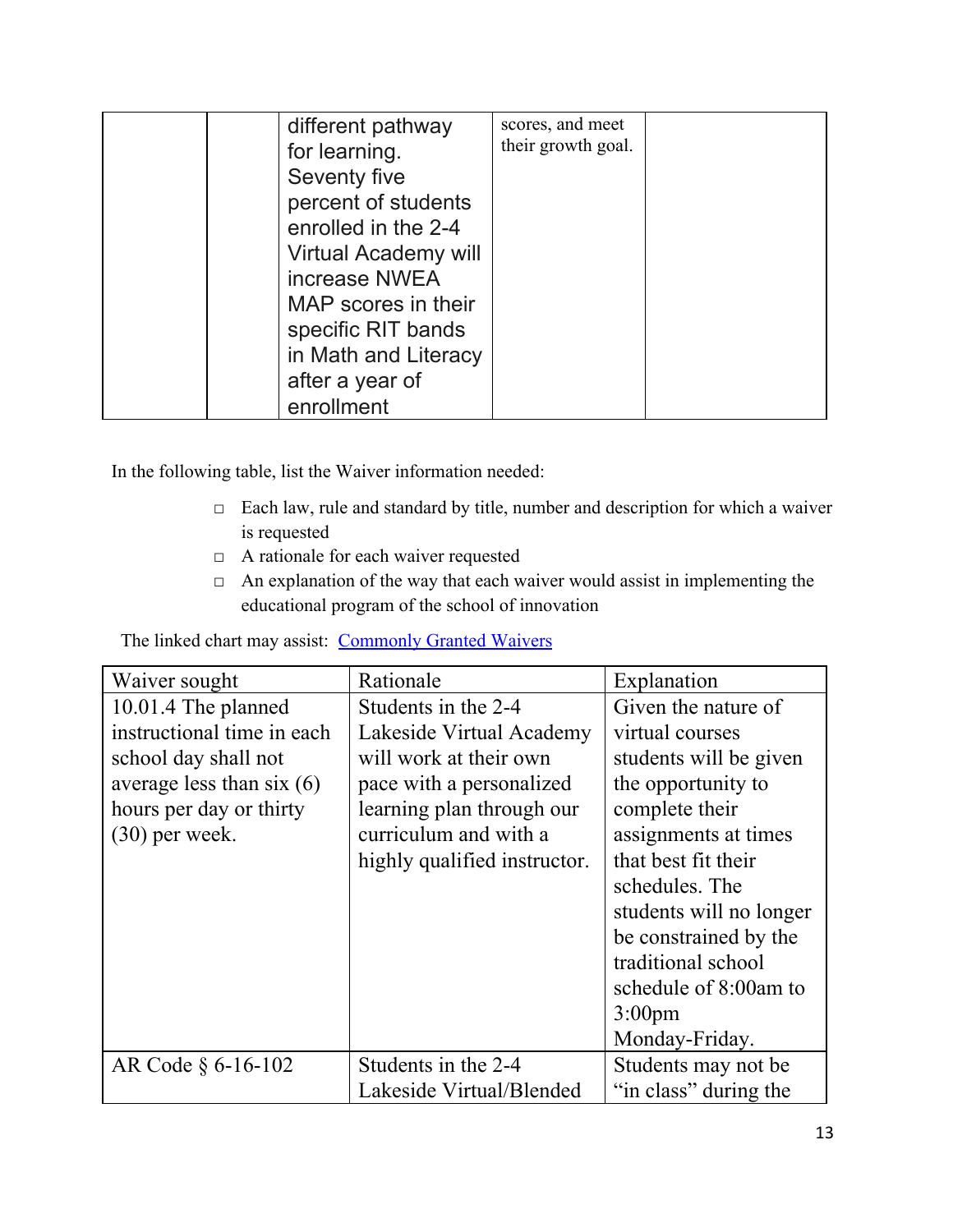| Academy will work at         | instructional day as    |
|------------------------------|-------------------------|
| their own pace with a        | they will be either     |
| personalized learning plan   | online, working within  |
| through our curriculum       | the brick and mortar or |
| and with a highly qualified  | working via computer    |
| instructor. Students in our  | with their learning     |
| 2-4 Academy may              | coach during the day    |
| progress through their       | and throughout the      |
| instruction at a faster rate | week as needed.         |
| and not require the 6 hours  |                         |
| or 30 hours per week of      |                         |
| instructional time.          |                         |

#### Section 9: Council of Innovation

The Council of Innovation is composed of teachers, classified employees, the building principal or designee, parents, community members, students and minority membership in schools with at least a 10% minority student population. The council shall generate innovative ideas and proposals of its own and from other stakeholders to determine the content of the plan that will be voted on by the school employees.

#### **Council of Innovation**

Minority populations that comprise over 10% of school population (List all minorities that are over 10%) **Hispanic/Latino 10.7%**

| Name of council  | Representative        | Minority | <b>Council Position</b> | Date elected |
|------------------|-----------------------|----------|-------------------------|--------------|
| member           | group                 |          |                         |              |
| Sandy Hawkins    | Principal             | N        | Chair                   | 10/04/17     |
| <b>Bruce Orr</b> | Asst.                 | N        | Member                  | 10/04/17     |
|                  | Superintendent        |          |                         |              |
| Nicki Landry     | Asst. Principal       | N        | Member                  | 10/04/17     |
| Katie Brown      | Academic Coach        | N        | Member                  | 10/04/17     |
| Katie Disney     | <b>GT Coordinator</b> | N        | Member                  | 10/04/17     |
| Janet Franks     | Teacher               | N        | Member                  | 10/04/17     |
| Meghan Harvey    | Teacher               | N        | Member                  | 10/04/17     |
| Nancy            | Classified            | N        | Member                  | 10/04/17     |
| Bradburry        | Teacher               |          |                         |              |

(Minority representation on council is required for each 10% minority)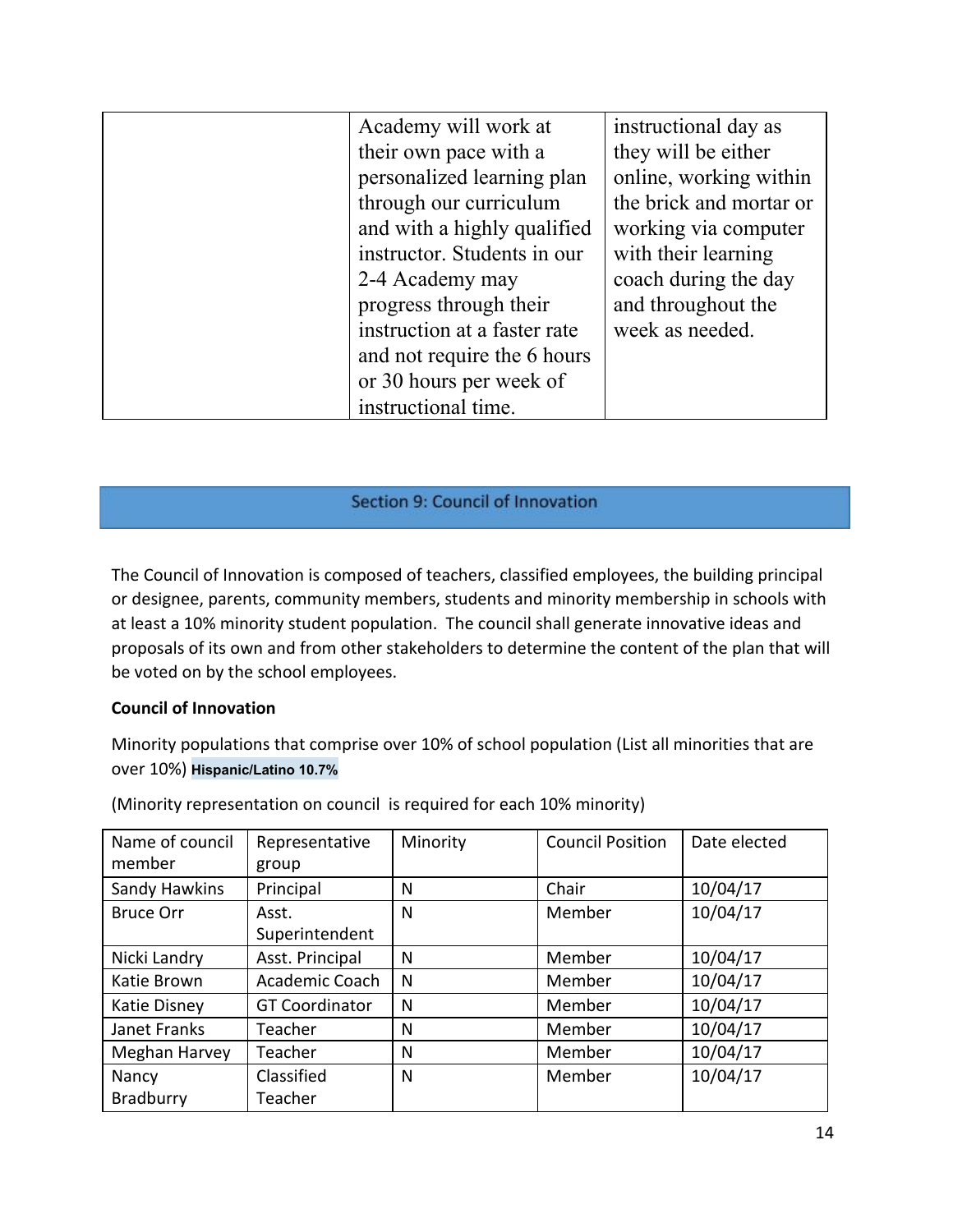| <b>Greg Turner</b>   | Parent  |   | Member  | 11/10/17 |
|----------------------|---------|---|---------|----------|
| <b>Tracee Rainey</b> | Parent  |   | Member  | 11/10/17 |
| Joshua Rainey        | Student |   | Student | 11/10/17 |
| <b>Hellen Claire</b> | Student | N | Student | 11/10/17 |
| Whorton              |         |   |         |          |

#### Section 10: Shared Leadership

#### **Shared Leadership**

Complete the following chart to document collaborative opportunities for shared leadership with all stakeholders including staff, parents, and community members about the School of Innovation.

Include all meetings pertaining to the School of Innovation. Include meetings that occurred before Council of Innovation was formed. Include Council of Innovation meetings.

| <b>Meeting</b> | <b>Meeting</b>                       | <b>Focus</b>       | Number of         | <b>Meeting Outcome/Planned</b>   |
|----------------|--------------------------------------|--------------------|-------------------|----------------------------------|
| date           | Purpose                              | Audience           | <b>Attendants</b> | next steps                       |
| 12/19/17       | <b>SOI Council</b><br><b>Meeting</b> | <b>SOI Council</b> | 9                 | Introduce SOI Plan and Vision    |
| 1/10/18        | <b>SOI Council</b>                   | <b>SOI Council</b> | 10                | Begin finalizing application for |
|                | Meeting                              |                    |                   | submission                       |
| 1/15/18        | <b>Staff</b>                         | <b>Building</b>    | 70                | Review SOI plan and ask for      |
|                | <b>Meeting</b>                       | <b>Staff</b>       |                   | questions and concerns           |
| 1/19/18        | SOI                                  | Admin.             | 5                 | Prepare and complete             |
|                | Leadership                           |                    |                   | application                      |

**Section 11: Election Results** 

**School Name: Lakeside Intermediate School**

**Election Result**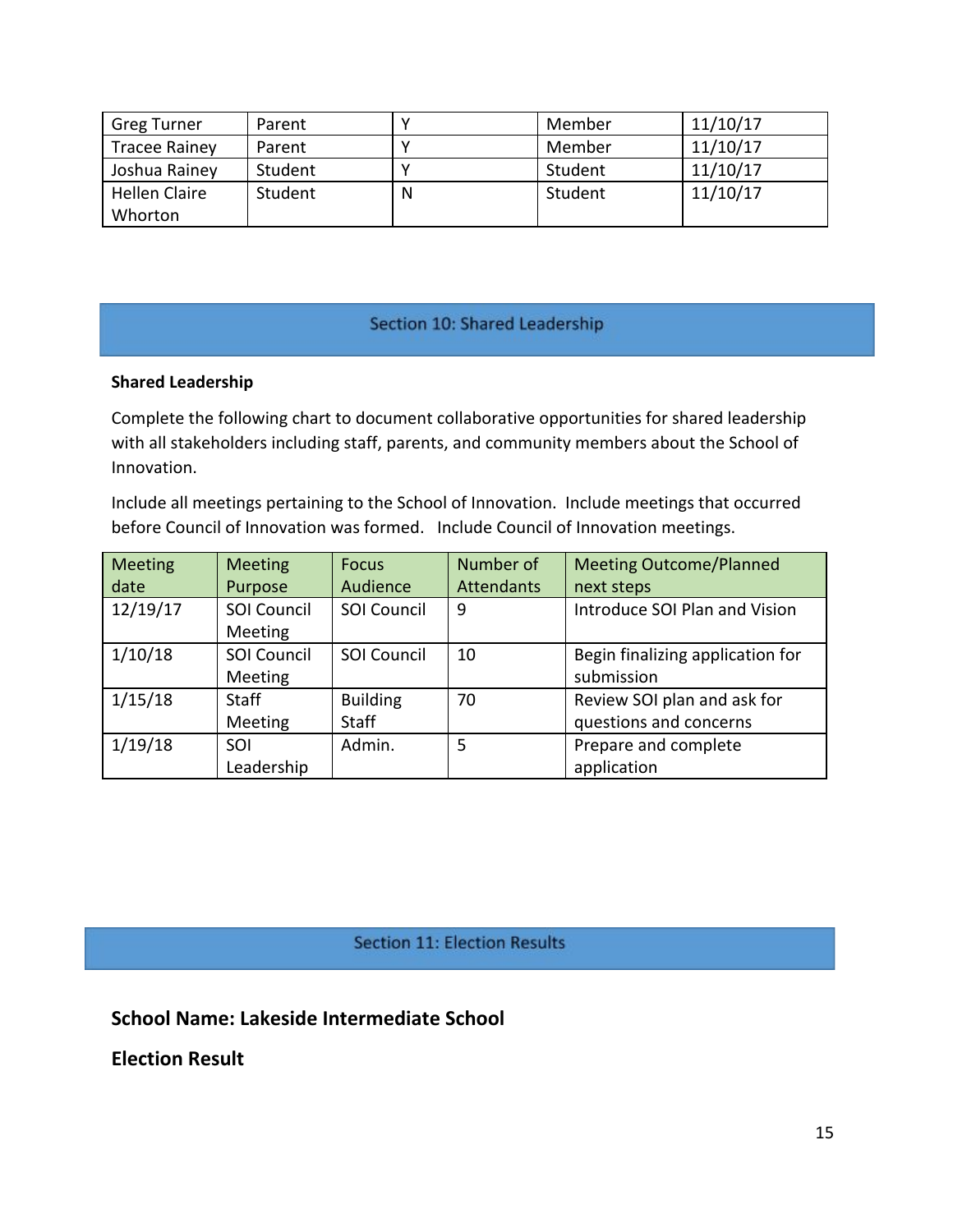Faculty and staff of the school must vote on the innovation plan presented by the Council of Innovation. Sixty percent of the school employees must vote in favor for the application to be submitted to the ADE. Provide the election result below:

| Number of Licensed and Classified Staff                                | 65  |
|------------------------------------------------------------------------|-----|
| Number of Staff who voted                                              | 58  |
| Number of Staff who voted for the Proposed Plan                        | 54  |
| Number of Staff who voted against the proposed plan                    | 4   |
| Percentage of staff voting in favor of the proposed plan of innovation | 93% |

Section 12: Professional Development Scope

#### **School Name:**

#### **Professional Development Plan**

The purpose of the proposed professional development planning is to ensure staff have the capacity for the changes proposed by the innovation plan.

Complete the following chart that **details** the professional development plan.

Professional Development Plan —Implementation of SOI plan during Building Phase

| Date   | Audience for PD                                            | Purpose of PD                           | Alignment to<br>innovation<br>plan/goals                                                                     |
|--------|------------------------------------------------------------|-----------------------------------------|--------------------------------------------------------------------------------------------------------------|
| 6/4/18 | Example:<br>Leadership team<br>members and FLEX<br>teacher | Example:<br><b>Curriculum Alignment</b> | Goal 2<br>Teacher will<br>enhance<br>curriculum to add a<br>digital blended<br>approach for 2-4<br>students. |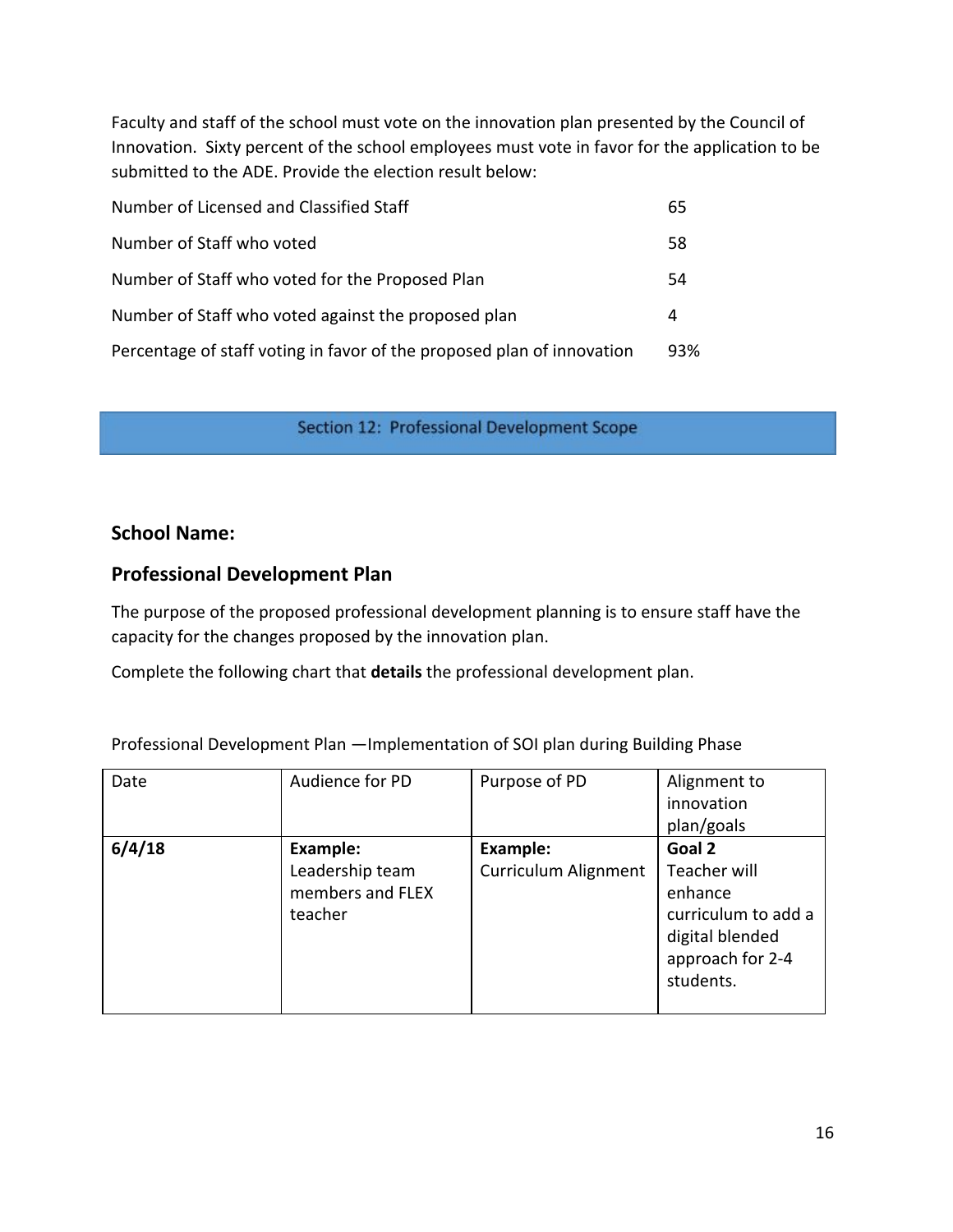| 6/5/18                           | Academic Coach and<br>teacher | Curriculum<br>technology                                                                                                      | Goal 2<br>Teacher will train<br>on integrating<br>technology<br>instruction into<br>curriculum                          |
|----------------------------------|-------------------------------|-------------------------------------------------------------------------------------------------------------------------------|-------------------------------------------------------------------------------------------------------------------------|
| $6/25/18 - 6/27/18$              | <b>ISTE Conference</b>        | Obtain new<br>technology skills                                                                                               | Goal 1<br>Implement<br>technology skills<br>that have been<br>utilized in the<br>current K-1 flex<br>mod class          |
| 7/9/18                           | <b>Public Forum</b>           | Share information to<br>public and answer<br>questions                                                                        | Goal 1<br>Continue to meet<br>the needs of<br>students that are<br>currently in the flex<br>classroom                   |
| $7/9/18$ - school year<br>starts | <b>Class Prep</b>             | Teacher will work<br>with leadership team,<br>parent and academic<br>council to plan for full<br>$2-4$ flex<br>implementation | Goal 1 & 3<br>Teacher, parents<br>and students will<br>be prepared to<br>take on the flex<br>classroom in<br>grades 2-4 |